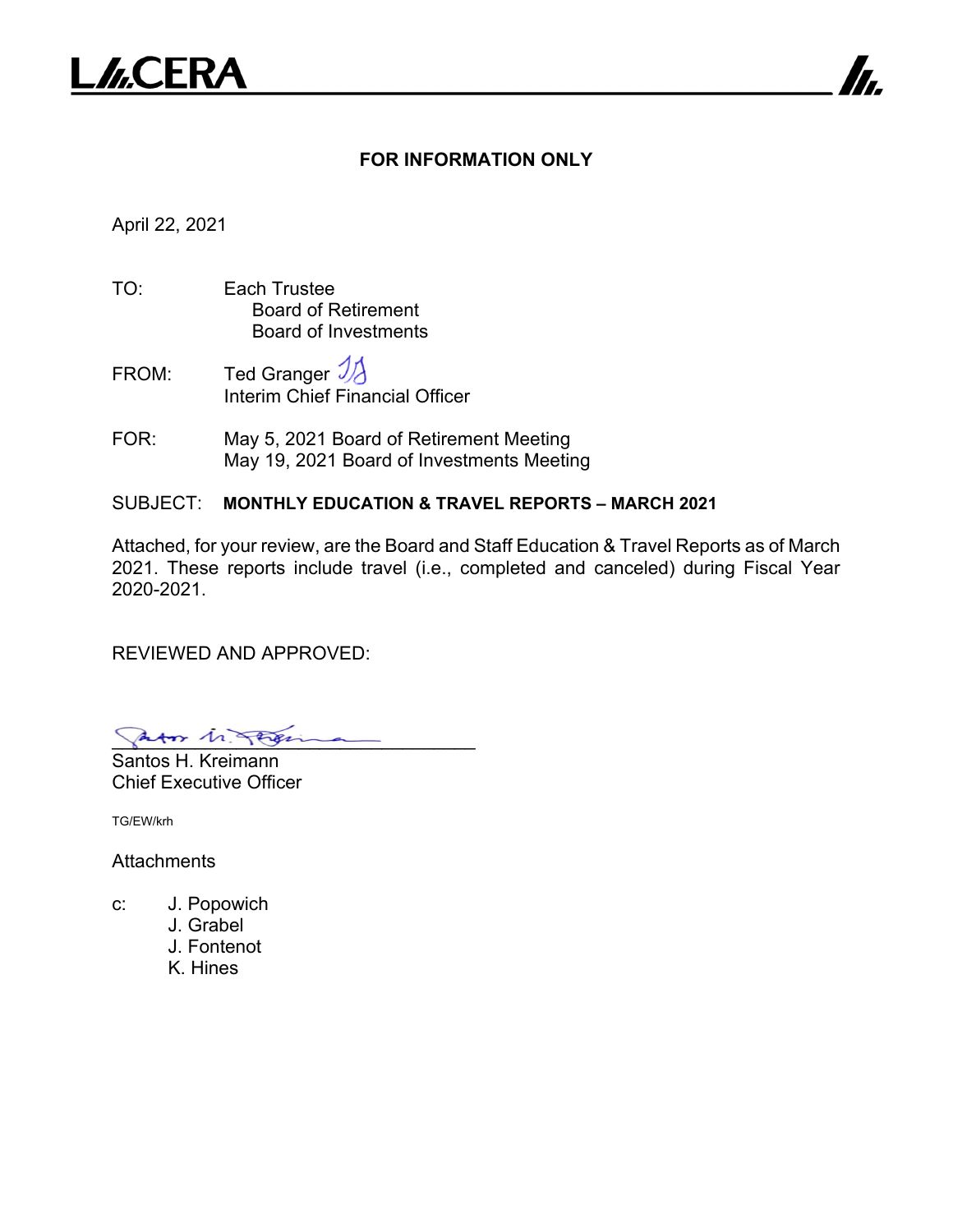

# **BOARD EDUCATION AND TRAVEL REPORT FOR FISCAL YEAR 2020 - 2021 MARCH 2021**

|   | Attendee Purpose of Travel - Location                                                                                         | <b>Event Dates</b>      | <b>Travel Status</b> |
|---|-------------------------------------------------------------------------------------------------------------------------------|-------------------------|----------------------|
|   | <b>Alan Bernstein</b>                                                                                                         |                         |                      |
| B | Edu - NACD Real Estate Industry Outlook: Insights, Impacts and<br>Opportunities - VIRTUAL                                     | 09/02/2020 - 09/02/2020 | Attended             |
|   | Edu - 2020 Milken Institute Virtual Global Conference - VIRTUAL                                                               | 10/12/2020 - 10/21/2020 | Attended             |
|   | Edu- 2020 SACRS Fall Virtual Conference - VIRTUAL                                                                             | 11/10/2020 - 11/13/2020 | Attended             |
|   | Edu - Virtual Pension Bridge Alternatives - VIRTUAL                                                                           | 01/26/2021 - 01/28/2021 | Attended             |
|   | Edu - CII's 2021 Spring Conference - VIRTUAL                                                                                  | 03/08/2021 - 03/10/2021 | Attended             |
|   | <b>Elizabeth Ginsberg</b>                                                                                                     |                         |                      |
| B | Edu - CALAPRS Principles for Trustees - VIRTUAL                                                                               | 08/18/2020 - 08/26/2020 | Attended             |
|   | <b>Vivian Gray</b>                                                                                                            |                         |                      |
| в | Edu - SACRS Public Pension Investment Management Program 2020 -<br><b>VIRTUAL</b>                                             | 07/28/2020 - 08/13/2020 | Attended             |
|   | Edu - Koried Black Directors' Virtual Workshop - VIRTUAL                                                                      | 10/15/2020 - 10/15/2020 | Attended             |
|   | Edu-2020 SACRS Fall Virtual Conference - VIRTUAL                                                                              | 11/10/2020 - 11/13/2020 | Attended             |
|   | Edu - Milken Institute: Walk the Talk: Investing in the Future of Black Banks,<br>Entrepreneurship, and Opportunity - VIRTUAL | 02/24/2021 - 02/24/2021 | Attended             |
|   | Edu - CALAPRS General Assembly - VIRTUAL                                                                                      | 03/08/2021 - 03/09/2021 | Attended             |
|   | Edu - NASP 11th Annual Day of Education in Private Equity - VIRTUAL                                                           | 03/25/2021 - 03/26/2021 | Attended             |
|   | <b>David Green</b>                                                                                                            |                         |                      |
| B | Edu - PPI 2020 Summer Roundtable - Los Angeles CA                                                                             | 07/14/2020 - 07/16/2020 | Attended             |
|   | Edu - Pacific Council - "Beyond the Horizon" Summit - VIRTUAL                                                                 | 07/20/2020 - 07/24/2020 | Attended             |
|   | Edu - The Pacific Council on International Policy's PolicyWest 2020 -<br><b>VIRTUAL</b>                                       | 12/03/2020 - 12/04/2020 | Attended             |
|   | <b>Elizabeth Greenwood</b>                                                                                                    |                         |                      |
| B | Edu - 2020 Milken Institute Virtual Global Conference - VIRTUAL                                                               | 10/12/2020 - 10/21/2020 | Attended             |
|   | Edu- PPI 2020 Asia Pacific Roundtable - VIRTUAL                                                                               | 10/20/2020 - 10/22/2020 | Attended             |
|   | Edu - Yale School of Management Executive Education - Women's<br>Leadership Program - VIRTUAL                                 | 11/18/2020 - 11/18/2020 | Attended             |
|   | <b>James Harris</b>                                                                                                           |                         |                      |
| B | Edu - SACRS Sexual Harassment Prevention Training - VIRTUAL                                                                   | 07/15/2020 - 07/15/2020 | Attended             |
|   | Edu - SACRS Public Pension Investment Management Program 2020 -<br><b>VIRTUAL</b>                                             | 07/28/2020 - 08/13/2020 | Attended             |
|   | <b>Shawn Kehoe</b>                                                                                                            |                         |                      |
| B | Edu- PPI 2020 Asia Pacific Roundtable - VIRTUAL                                                                               | 10/20/2020 - 10/22/2020 | Attended             |
|   | Edu - NCPERS Fall Conference - VIRTUAL                                                                                        | 02/02/2021 - 02/03/2021 | Attended             |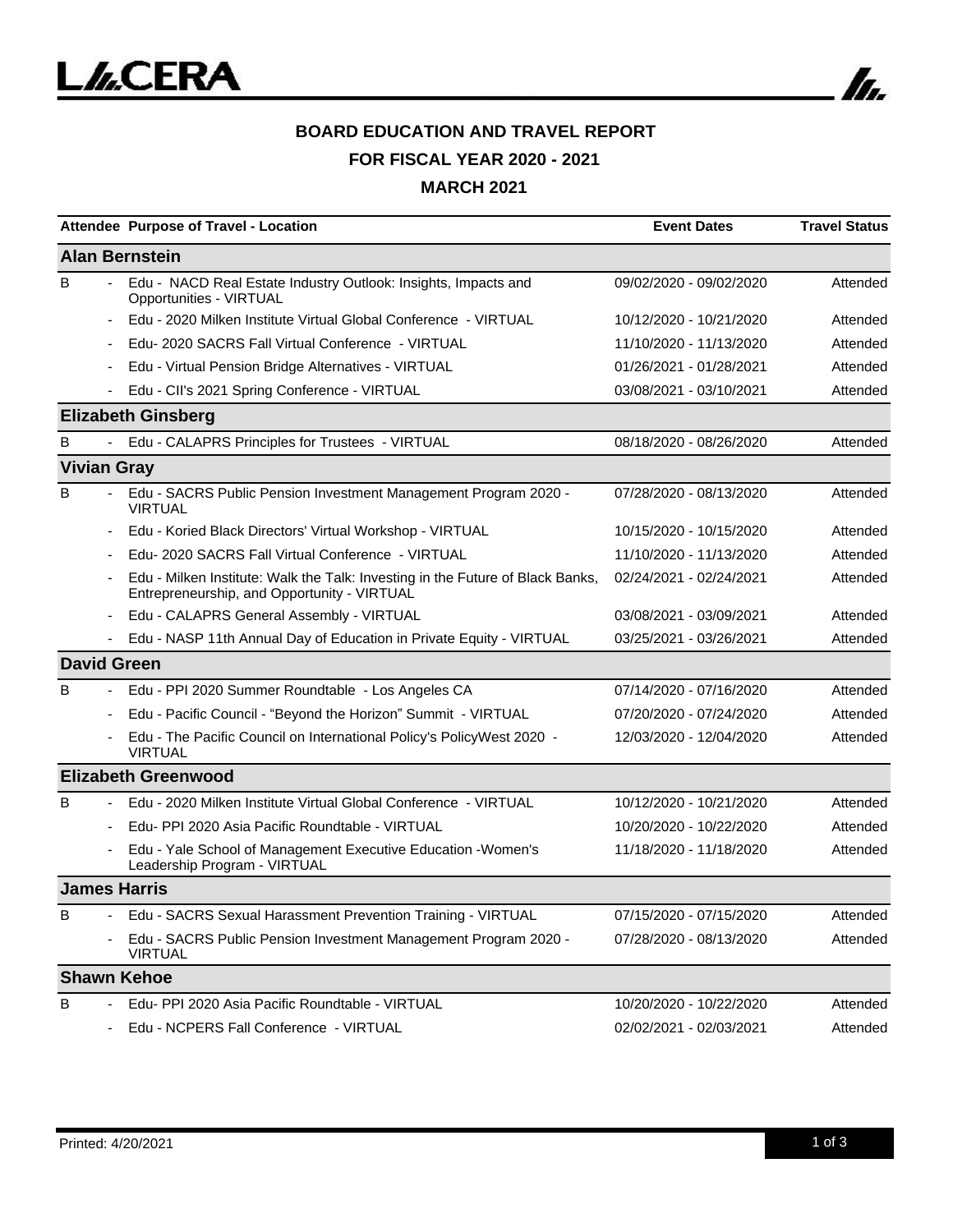

# **BOARD EDUCATION AND TRAVEL REPORT FOR FISCAL YEAR 2020 - 2021 MARCH 2021**

|                   |                | Attendee Purpose of Travel - Location                                                                     | <b>Event Dates</b>      | <b>Travel Status</b> |
|-------------------|----------------|-----------------------------------------------------------------------------------------------------------|-------------------------|----------------------|
|                   |                | <b>Joseph Kelly</b>                                                                                       |                         |                      |
| B                 |                | Edu - NACD Financial Services Industry Outlook: Future Trends in Middle<br><b>Market Credit - VIRTUAL</b> | 01/07/2021 - 01/07/2021 | Attended             |
|                   | $\blacksquare$ | Edu - NACD Hospitality and Travel Industry Outlook: Insights, Impacts, and<br>Opportunities - VIRTUAL     | 01/27/2021 - 01/27/2021 | Attended             |
|                   |                | Edu - PPI Virtual Roundtable - VIRTUAL                                                                    | 02/16/2021 - 02/18/2021 | Attended             |
|                   |                | Edu - CII's 2021 Spring Conference - VIRTUAL                                                              | 03/08/2021 - 03/10/2021 | Attended             |
|                   |                | Edu - NASP 11th Annual Day of Education in Private Equity - VIRTUAL                                       | 03/25/2021 - 03/26/2021 | Attended             |
| <b>Keith Knox</b> |                |                                                                                                           |                         |                      |
| B                 |                | Edu - PPI 2020 Summer Roundtable - Los Angeles CA                                                         | 07/14/2020 - 07/16/2020 | Attended             |
|                   |                | Edu - SACRS Public Pension Investment Management Program 2020 -<br><b>VIRTUAL</b>                         | 07/28/2020 - 08/13/2020 | Attended             |
|                   |                | Edu - CII & NYU Corporate Governance Bootcamp - VIRTUAL                                                   | 09/23/2020 - 09/25/2020 | Attended             |
|                   |                | Edu - 2020 Milken Institute Virtual Global Conference - VIRTUAL                                           | 10/12/2020 - 10/21/2020 | Attended             |
|                   |                | Edu - CALAPRS Virtual Trustees Round Table - VIRTUAL                                                      | 10/23/2020 - 10/23/2020 | Attended             |
|                   |                | Edu - PPI Virtual Roundtable - VIRTUAL                                                                    | 02/16/2021 - 02/18/2021 | Attended             |
|                   |                | Edu - TLF Political Accountability and Investment - VIRTUAL                                               | 02/23/2021 - 02/23/2021 | Attended             |
|                   |                | Edu - NCPERS Accredited Fiduciary Program (Module 1 & 2) - VIRTUAL                                        | 03/02/2021 - 03/05/2021 | Attended             |
|                   |                | Edu - NCPERS Accredited Fiduciary Program (Module 3 & 4) - VIRTUAL                                        | 03/09/2021 - 03/12/2021 | Attended             |
|                   |                | <b>Wayne Moore</b>                                                                                        |                         |                      |
| В                 |                | Edu-NASP 31st Annual Virtual Pension & Financial Services Conference -<br><b>VIRTUAL</b>                  | 12/07/2020 - 12/10/2020 | Attended             |
|                   |                | Edu - NASP 11th Annual Day of Education in Private Equity - VIRTUAL                                       | 03/25/2021 - 03/26/2021 | Attended             |
|                   |                | <b>Ronald Okum</b>                                                                                        |                         |                      |
| B                 |                | Edu-2020 SACRS Fall Virtual Conference - VIRTUAL                                                          | 11/10/2020 - 11/13/2020 | Attended             |
|                   |                | <b>William Pryor</b>                                                                                      |                         |                      |
| в                 |                | Edu - NCPERS Fall Conference - VIRTUAL                                                                    | 02/02/2021 - 02/03/2021 | Attended             |
|                   |                | <b>Les Robbins</b>                                                                                        |                         |                      |
| в                 |                | Edu - IFEBP 66th Annual Employee Benefits Conference - VIRTUAL                                            | 11/10/2020 - 11/13/2020 | Attended             |
| х                 |                | Edu - IFEBP 66th Annual Employee Benefits Conference - Honolulu HI                                        | 11/15/2020 - 11/18/2020 | <b>Host Canceled</b> |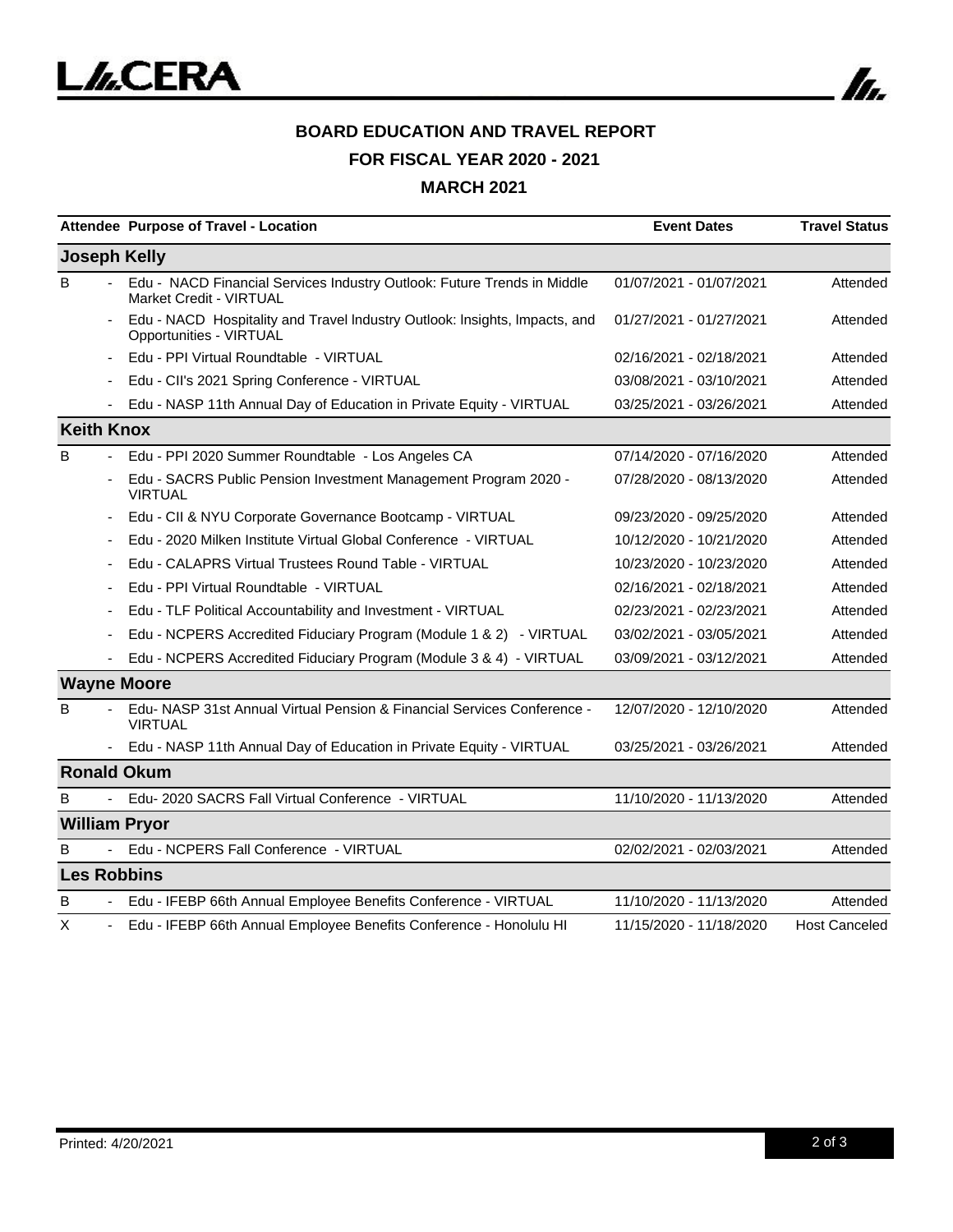

#### **BOARD EDUCATION AND TRAVEL REPORT FOR FISCAL YEAR 2020 - 2021 MARCH 2021**

|                          | Attendee Purpose of Travel - Location                                                                         | <b>Event Dates</b>      | <b>Travel Status</b> |
|--------------------------|---------------------------------------------------------------------------------------------------------------|-------------------------|----------------------|
|                          | <b>Gina Sanchez</b>                                                                                           |                         |                      |
| B                        | Edu - SACRS Sexual Harassment Prevention Training - VIRTUAL                                                   | 07/15/2020 - 07/15/2020 | Attended             |
| $\blacksquare$           | Edu - 2020 Milken Institute Virtual Global Conference - VIRTUAL                                               | 10/12/2020 - 10/21/2020 | Attended             |
|                          | Edu - 2020 Virtual NACD Summit - VIRTUAL                                                                      | 10/12/2020 - 10/13/2020 | Attended             |
|                          | Edu - CALAPRS Virtual Trustees Round Table - VIRTUAL                                                          | 10/23/2020 - 10/23/2020 | Attended             |
|                          | Edu- 2020 SACRS Fall Virtual Conference - VIRTUAL                                                             | 11/10/2020 - 11/13/2020 | Attended             |
|                          | Edu - Harvard Business School Executive Education - Audit Committees -<br><b>VIRTUAL</b>                      | 11/12/2020 - 11/14/2020 | Attended             |
|                          | Edu - NCPERS Fall Conference - VIRTUAL                                                                        | 02/02/2021 - 02/03/2021 | Attended             |
|                          | <b>Herman Santos</b>                                                                                          |                         |                      |
| B                        | Edu- LAVCA's Annual Investor Meeting - VIRTUAL                                                                | 09/14/2020 - 09/17/2020 | Attended             |
|                          | Edu - Nossaman's 2020 Public Pensions and Investments Fiduciaries' Forum 10/01/2020 - 10/01/2020<br>- VIRTUAL |                         | Attended             |
|                          | Edu- 2020 SACRS Fall Virtual Conference - VIRTUAL                                                             | 11/10/2020 - 11/13/2020 | Attended             |
| ۰.                       | Edu - Virtual PPI Salon: Gearing for Gridlock - VIRTUAL                                                       | 12/10/2020 - 12/10/2020 | Attended             |
|                          | Edu - PPI Virtual Roundtable - VIRTUAL                                                                        | 02/16/2021 - 02/18/2021 | Attended             |
| $\overline{\phantom{a}}$ | Edu - CII's 2021 Spring Conference - VIRTUAL                                                                  | 03/08/2021 - 03/10/2021 | Attended             |
|                          | Edu - NASP 11th Annual Day of Education in Private Equity - VIRTUAL                                           | 03/25/2021 - 03/26/2021 | Attended             |
|                          | Edu - PREA Spring Conference - VIRTUAL                                                                        | 03/25/2021 - 03/26/2021 | Attended             |

Category Legend:

A - Pre-Approved/Board Approved

B - Educational Conferences and Administrative Meetings in CA where total cost is no more than \$2,000 per Trustee Travel Policy; Section III.A

C - Second of two conferences and/or meetings counted as one conference per Trustee Education Policy Section IV.C.2 and Trustee Travel Policy Section IV.

X - Canceled events for which expenses have been incurred.

Z - Trip was Canceled - Balance of \$0.00